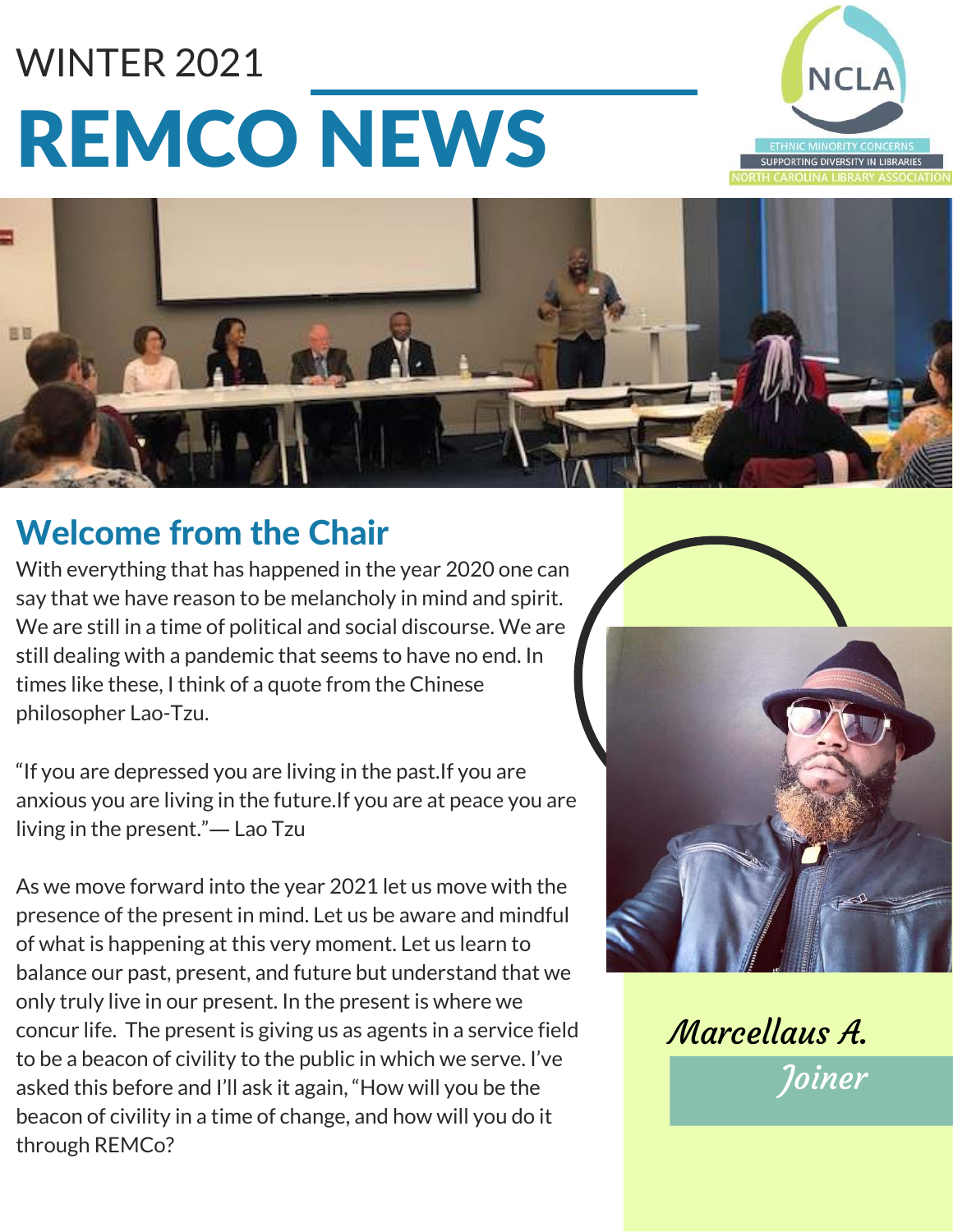#### Greetings from Vice-Chair

It has been a pleasure to serve as your Vice-Chair over the last year. I hope this newsletter finds you in good spirits despite today's social and political unrest, both domestic and international. REMCo will continue to use its voice to stand against police brutality and social injustices that plague the lives of minority groups in America. It is my hope that you're using this time to protect your mental health, search for things to keep your mind and hands occupied, and rest when you can. In addition to maintaining your mental health at home, be sure to prioritize your tasks at work, search for professional development opportunities in areas you wish to improve and use downtime to focus on your center.

In the midst of everything that is happening around us, REMCo has a lot to be grateful for. We're working on new projects that will continue to bring issues and concerns of ethnic minority librarians to the forefront. New collaborations are in the works as we continue to steer the importance of diversity, equity, and inclusion to the masses. Today's shift in politics and social justice has shown that there is still much more work to be done. We must continue to stand up and have our voices heard. You deserve to be treated with respect and dignity despite your race, ethnicity, gender identity, sexual orientation, national origin, disability, and economic status. If you would like a list of anti-racism resources, please visit our webpage.

As many of you have noticed, REMCo has been working earnestly to bring you virtual professional development opportunities that will help you stay connected during the pandemic. We've seen record numbers in our webinar registration and attendance, views on our YouTube page, and engagement on our social media platforms. Your [recommendation](https://www.youtube.com/channel/UCAbK7V6XDYTguM2L9gWiBMw) to increase our social media presence has also materialized and we are happy to report that we now have a Facebook page (Round Table for Minority Ethnic Concerns- REMCo) as well as an Instagram page (NC. REMCo). If you haven't already, please follow us for the most up to date information regarding events, webinars, and news that we share. Lastly, thank you to all those who continue to support REMCo and our efforts to create an equitable path for Black Americans, Indigenous People, and other people of color.



Brittany N. **Champion**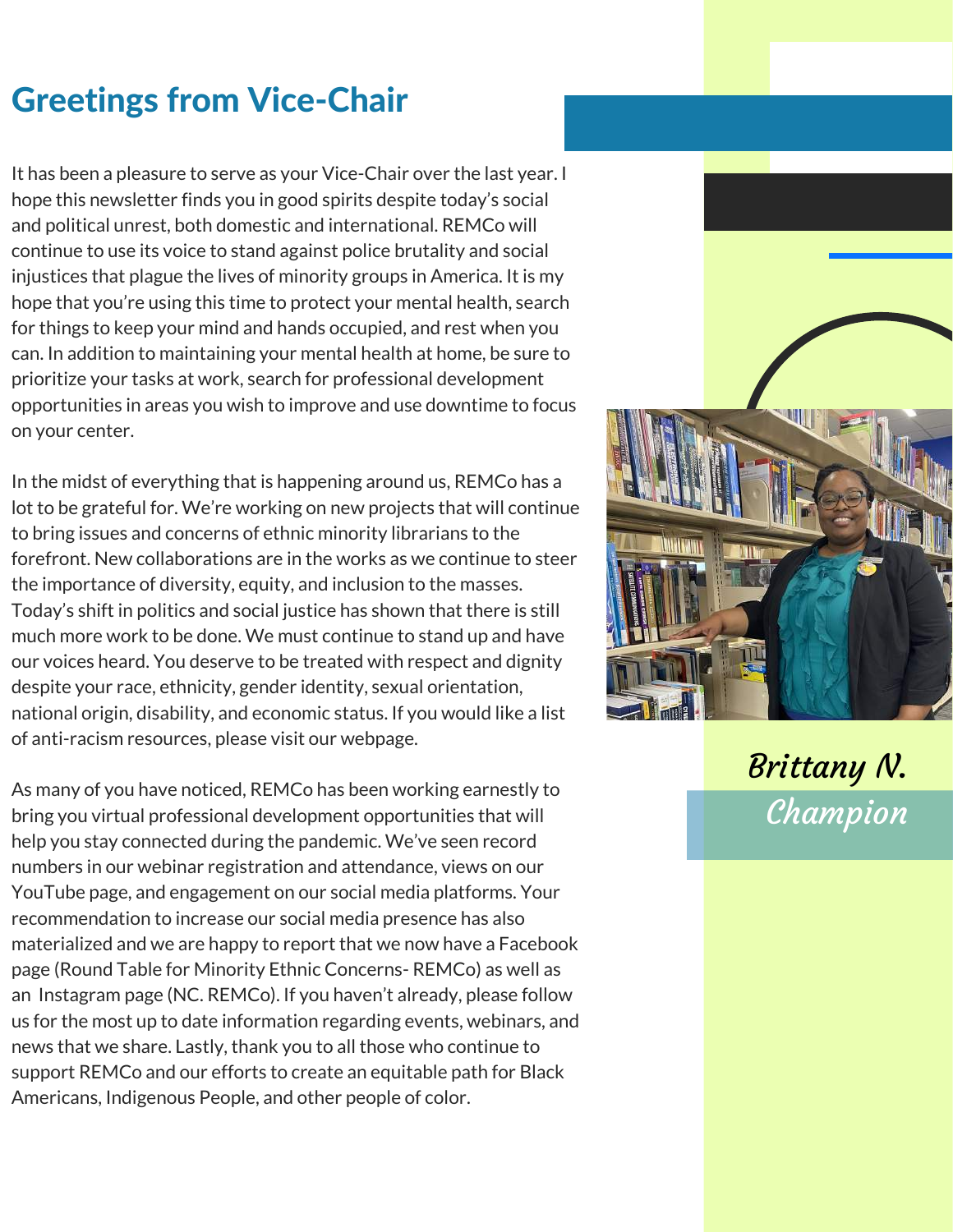# Advocacy in Libraries

A new legislative season is on its way. When the President outlines his new budget, the latest cycle of advocacy starts. How does library advocacy help my library? That's a great question. Library advocacy gives voice to communities that are underserved and in need. Library advocacy entails building relationships with elected officials at every level of government to ensure that library voices are at the table when legislation is passed that affects libraries. It's an important and vital function of librarianship. Providing legislators with library success stories allows advocates to help shape their understanding of the economic, cultural, and community values of libraries at all levels of government. It also sets up advocates to ask for support from legislators that often includes funding. The Institute for Museum and Library Services (IMLS) provides federal funds to libraries. These funds have been critical this year as libraries forge ahead in providing services during a pandemic. IMLS awarded libraries and museums \$13.8 million in CARES Act Grants. Two NC libraries were the recipients of CARES Act Grants this year:

- Chapel Hill Public Library was awarded \$150,000 to bring computers, Wi-Fi, and assistance directly to the community by creating a robust laptop lending program, paired with increased Wi-Fi at public facilities and in communities of need.
- Charlotte Mecklenburg Library was awarded \$492,000 to create and pilot its Neighborhood W.I.S.P. (Wireless Internet Service Provider) Network to increase internet access in the county's West Boulevard corridor. Nearly 41 percent of households in this area lack internet access and 35 percent live in poverty.

The aforementioned grant will impact the community I serve, so this one feels personal. Being able to provide citizens in this corridor with free internet is crucial especially when many low-income students do not have the access needed to learn virtually. Library advocacy makes it possible for agencies like the IMLS to provide funding that benefits communities we serve. Why am I sharing this information with you?

Because we're always looking for new advocates. And you can help by:

- Consider joining the NCLA Legislative and Advocacy Committee. This year is special as our team recently became a formal NCLA section. We now have voting privileges that will allow us to have more of a say in shaping advocacy. It's a great way to learn the ins and outs of advocacy. It's also a great way to meet elected officials.
- Familiarize yourself with advocacy resources. You don't have to go far to find resources that can help you. The Legislative and Advocacy Committee's website contains great information including resources and tips on how to get involved. You can also find a wealth of stories from libraries across the state. ALA has also developed a handbook that can answer any and all advocacy questions.
- Look for the legislative alerts that will come from the Legislative and Advocacy Committee. You will most likely see a slew of alerts coming from the committee once the appropriations cycle begins. We'll ask you to make phone calls, send emails, or reach out on social media. We'll also provide you with a script to deliver via these communication methods. There is strength in numbers. The more voices that legislators hear from, the more likely they will act on legislation. The more advocates we have, the merrier!

For any of you who have acted as advocates, we appreciate your ongoing support. We look forward to working with you in the new year. For those of you who are interested in serving as an advocate, I'd be happy to further discuss how you can help. NC libraries enrich communities in unbelievable ways. With your help, NC libraries can aspire to even higher heights.

LaJuan S. Pringle

Co-Director, REMCo Co-Chair, NCLA Legislative and Advocacy Committee ALA Committee on Legislation, Grassroots Subcommittee Branch Leader Charlotte Mecklenburg Library – West Boulevard lpringle@cmlibrary.org He, him, his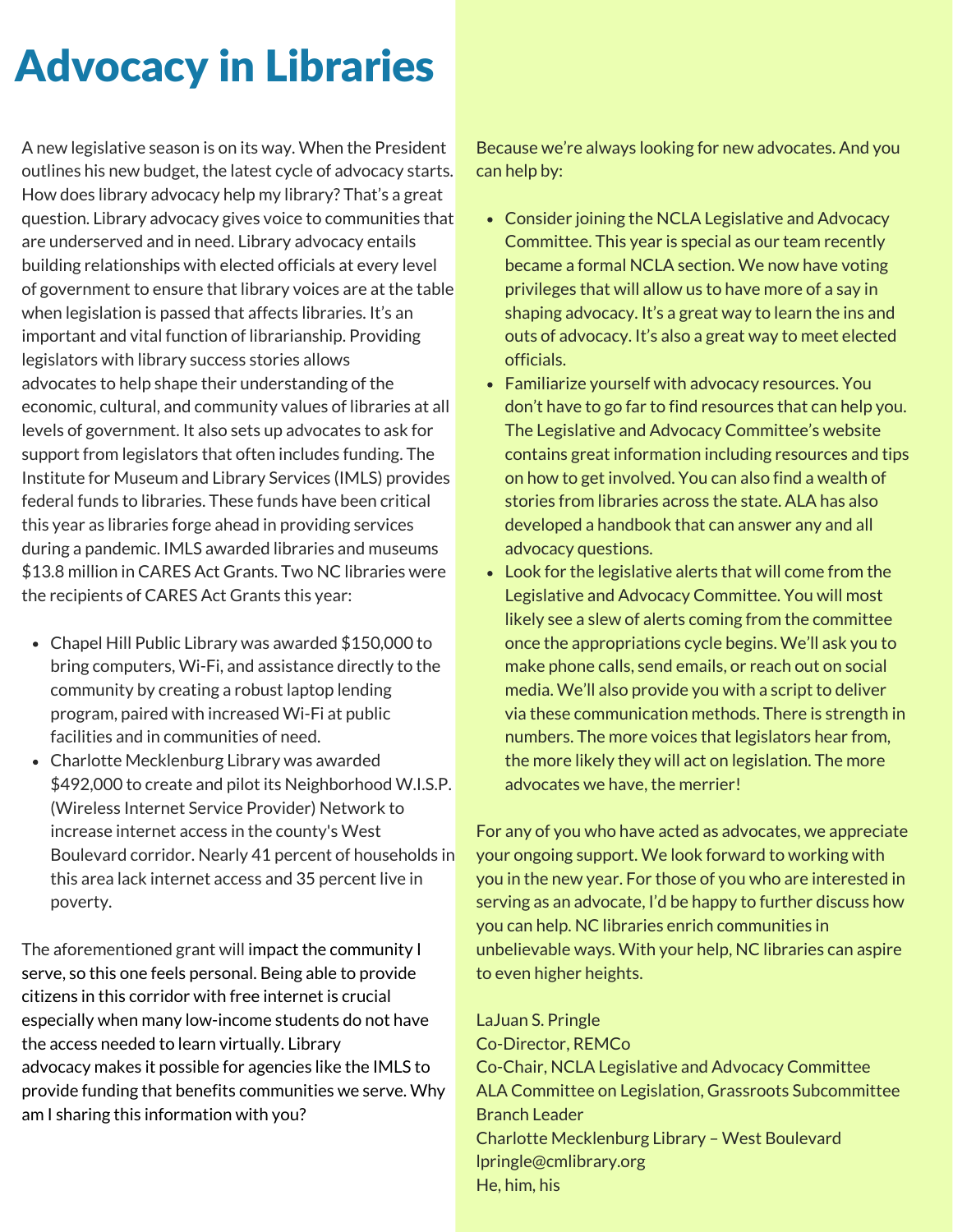### REMCo Cultural Conversations

REMCo, like similar library sections has been working towards building our members professionally through virtual professional development opportunities. With extensive planning and recruitment, we chose to highlight librarians of color who have actively sought ways to create innovative avenues to serve both their internal and external communities. Despite failures, learning curves, and budget concerns, librarians collaborated with management to ensure their team's morale remained strong and that they felt supported. In addition to maintaining traditional communication, librarians shared ways to keep patrons digitally supported and connected to their library's resources and services. As a result, their teams were able to provide uninterrupted programs and community outreach.

Our first installment of 2020s REMCo Cultural Conversations featured Dr. Claire Heckel, project coordinator of People Not Property: Slave Deeds of North Carolina, a digital library on American Slavery. Dr. Heckel shared the history of the project and extended the opportunity for registrants to assist. The second installment featured Forrest Foster\*, former Director of Library Services at Fayetteville State University, Kelvin Watson, Director of Libraries at Broward County Libraries, and Shannon Jones, Director of Libraries at the Medical University of South Carolina. Each director shared how their leadership experiences had been impacted by the COVID-19 pandemic.

This installment was the highest attended webinar of the series, with a total of 144 participants and 222 registered. Our third installment included librarians who discussed the changes in the planning and the execution of successful virtual author talks. Featured librarians gave insights on how to market author talks, outreach initiatives, and how to manage budgetary concerns.

The author talk discussion featured Judy Allen Dodson, Librarian Archivist of Olivia Raney Local History and Research Library, Gloria Kelley, Dean of Library Services at Central Piedmont Community College, Jessica Buck, Librarian I of Escondido Public Library, and Alan Bailey, Professor & Head of Services at J. Y. Joyner Library Library at East Carolina University. Leander Croker and Claudia Alemàn closed out the series with insightful advice on curating and managing social spaces for librarians of color. Both Croker and Alemàn were passionate about the importance of maintaining a space for us to grow, network, and collaborate with others.

Each installment served the community in a different capacity and introduced new perspectives on a variety of topics that directly affect libraries today. Thank you to all those who participated in our 2020 series. We look forward to seeing you at our 2021 installments of the Cultural Conversations series.

\*Forrest Foster is currently serving as Assistant Dean of Library Services at F.D. Bluford Library, North Carolina A&T State University.

By: Brittany N. Champion Vice Chair, REMCo Instruction & Outreach Librarian Pitt Community College bnchampion711@my.pittcc.edu She/her/hers

# 2020 REMCo Executive Board

**Marcellaus Joiner**, Chair, marcellaus.joiner@highpointnc.gov **Brittany Champion**, Vice Chair/Chair Elect, bnchampion711@my.pittcc.edu J**oan Hill**, Secretary & Treasurer, ijhill@livingstone.edu **Leander Croker**, Co-Director, lcroker@dconc.gov L**ajuan Pringle,** Co-Director, lpringle@cmlibrary.org **Jewel Davis,** Past Chair, davisja5@appstate.edu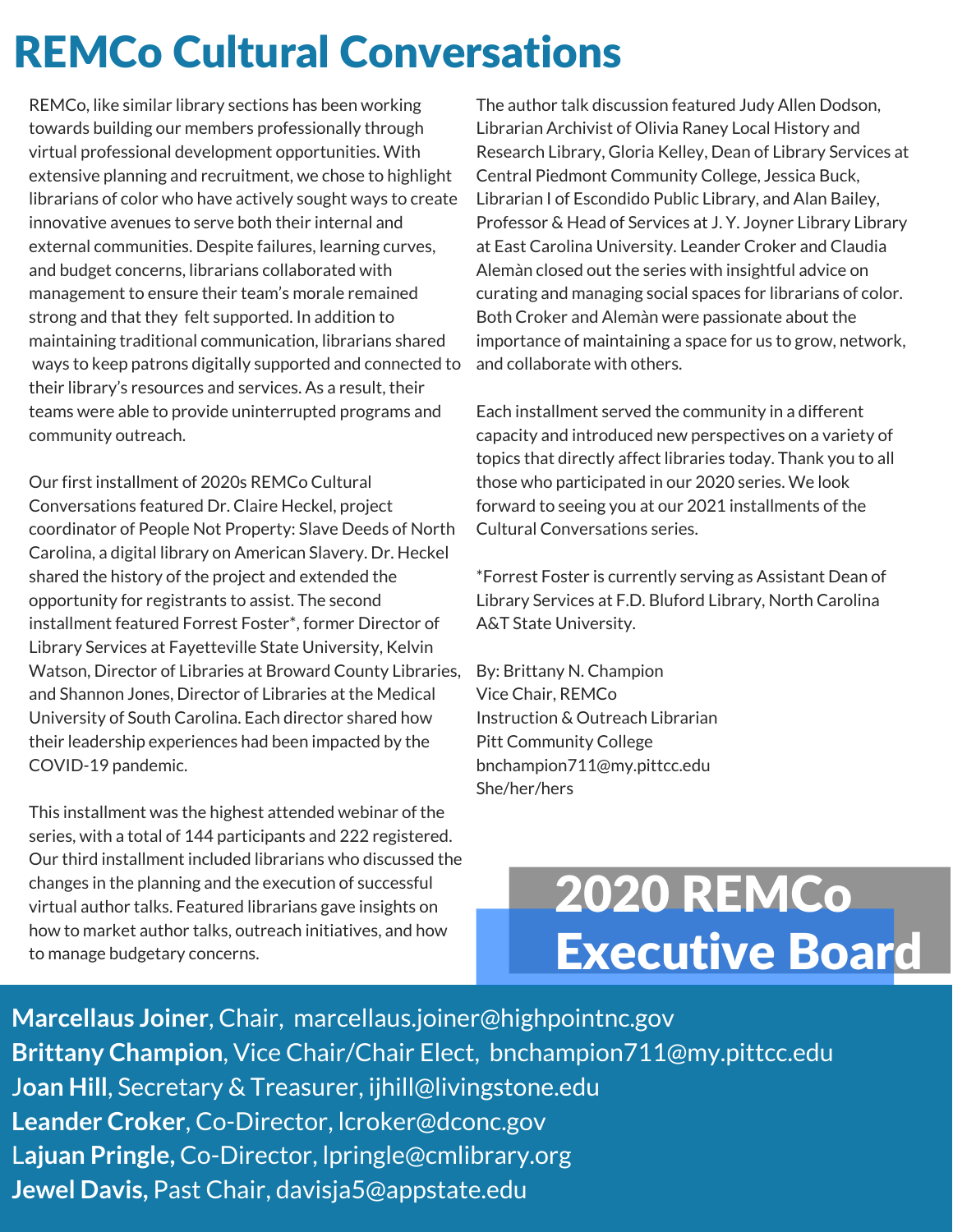## **Call for Roadbuilder's Award Committee**

The Roadbuilder's Award recognizes ethnic minority librarians in library education, academic, public, school, and special libraries, who have served as pioneers in librarianship and also as positive role models. This award recognizes ethnic minority librarians who exemplify courage, integrity, perseverance and have contributed to the field of librarianship for their specific category. The categories include library education, academic, public, school, and special librarianship.

This is a great opportunity to help highlight Librarians of Color (LOC) who have made a great impact on their communities. If you feel that you would like to help serve on the committee, please [complete](https://forms.gle/Mc7beHKrABvHVqfH9) the form by Friday, January 29th.

If you have any questions, please feel free to contact Brittany Champion at bnchampion711@my.pittcc.edu.



Roadbuilder's Award winners with incoming chair from left to right: Dr. Anthony Chow, Liliet Council, Brittany Champion standing in for Shamella Cromartie, Marcellaus Joiner, and Derrick Flood bottom left

**Thank you to our past Roadbuilder's Award committee members Marcellaus Joiner, Angel Truesdale, Kate Engelbrecht, and Ericka D. Hill.**

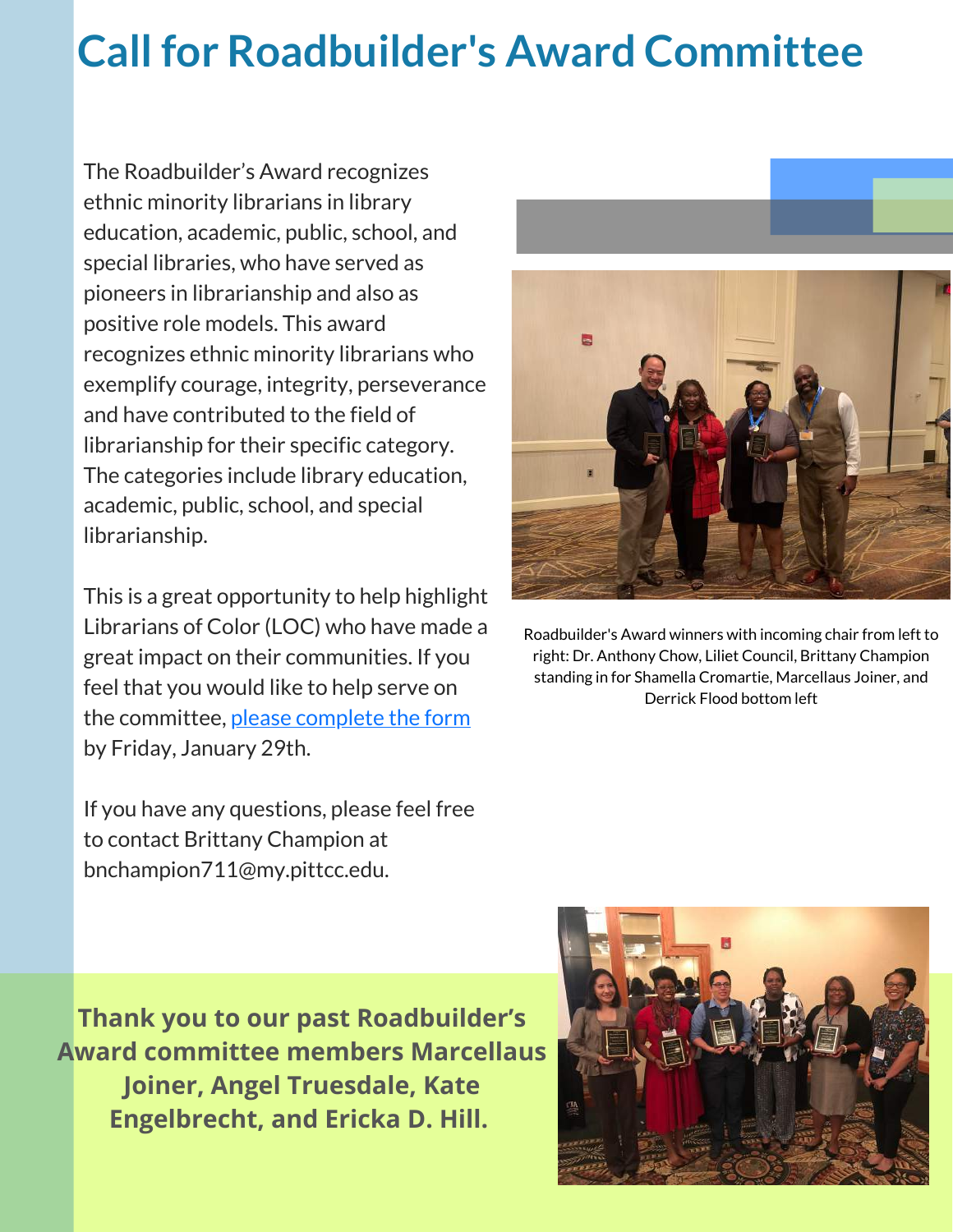#### REMCo Education Spotlight

Jeuron Dove is a native of Greensboro, NC, and current MLIS student at the University of North Carolina at Greensboro where he will graduate in Spring 2021. He received his bachelor's degree in journalism from North Carolina Agricultural and Technical State University. Mr. Dove's passion for librarianship dates back to childhood when he took a trip to the Eden Public Library to check out multiple copies of the Encyclopedia Brown mystery books. He has worked as a circulation volunteer for the Greensboro Public Library and reference intern for UNCG's Jackson Library. His areas of interest include adult literacy, digital literacy, collection development/management and archives.

Mr. Dove believes all libraries have the potential to enrich the lives of the communities they serve. He is a student member of the American Library Association, Black Caucus of the American Library Association and North Carolina Library Association.

In his free time he enjoys writing and collecting pop culture memorabilia.





**Dove** 

#### Carlos Grooms

Carlos Grooms is a University Library Technician at North Carolina State University's F.D. Bluford Library. He attends North Carolina Central University's School of Library and Information Science. Mr. Grooms will receive a master's degree in Library Science in the areas of Academic and Digital Librarianship, and he received his Bachelor of Arts Degree in History from Winston Salem State University. He has a combined seventeen years of public and academic library experience. At Greensboro Public Library, Carlos taught basic computer literacy classes to support local strategies designed to close digital divides in surrounding communities. He assisted in implementing library programming and services that promoted lifelong learning and community development.

At F.D. Bluford Library, Carlos works in the Research, Instructional, and Engagement Services department. His primary roles are providing academic support to the university community using library resources, coordinating and scheduling library instruction classes and one-on-one information sessions, and troubleshooting technologies in collaborative learning spaces.

In addition to Mr. Groom's primary duties at F.D. Bluford Library, he serves as co-chair of the Community Engagement Committee, a member of the Scholarly Communications Committee, and he also serves as a representative of the University Staff Senate. Carlos is excited about working as a professional librarian within North Carolina, focusing on areas of study in social sciences, scholarly communications, digital preservation of history and cultural heritage, and information literacy frameworks.

Carlos has been acknowledged for promoting awareness of library services and archival resources to the university and surrounding communities. In 2018, Carlos was a finalist for the University Award for Excellence in Customer Service and was a recipient of F.D. Bluford Library's Servant Leadership Award. In 2019, Carlos was awarded the Kaleidoscope Program Diversity Scholarship by the Association of Research Libraries. In 2020, the UNC Staff Assembly awarded Mr. Grooms the Janet B. Royster Memorial Scholarship. Mr. Grooms understands that a dynamic library can impact an individual's quality of life, and he looks forward to serving the communities of North Carolina as a public servant and steward of information resources.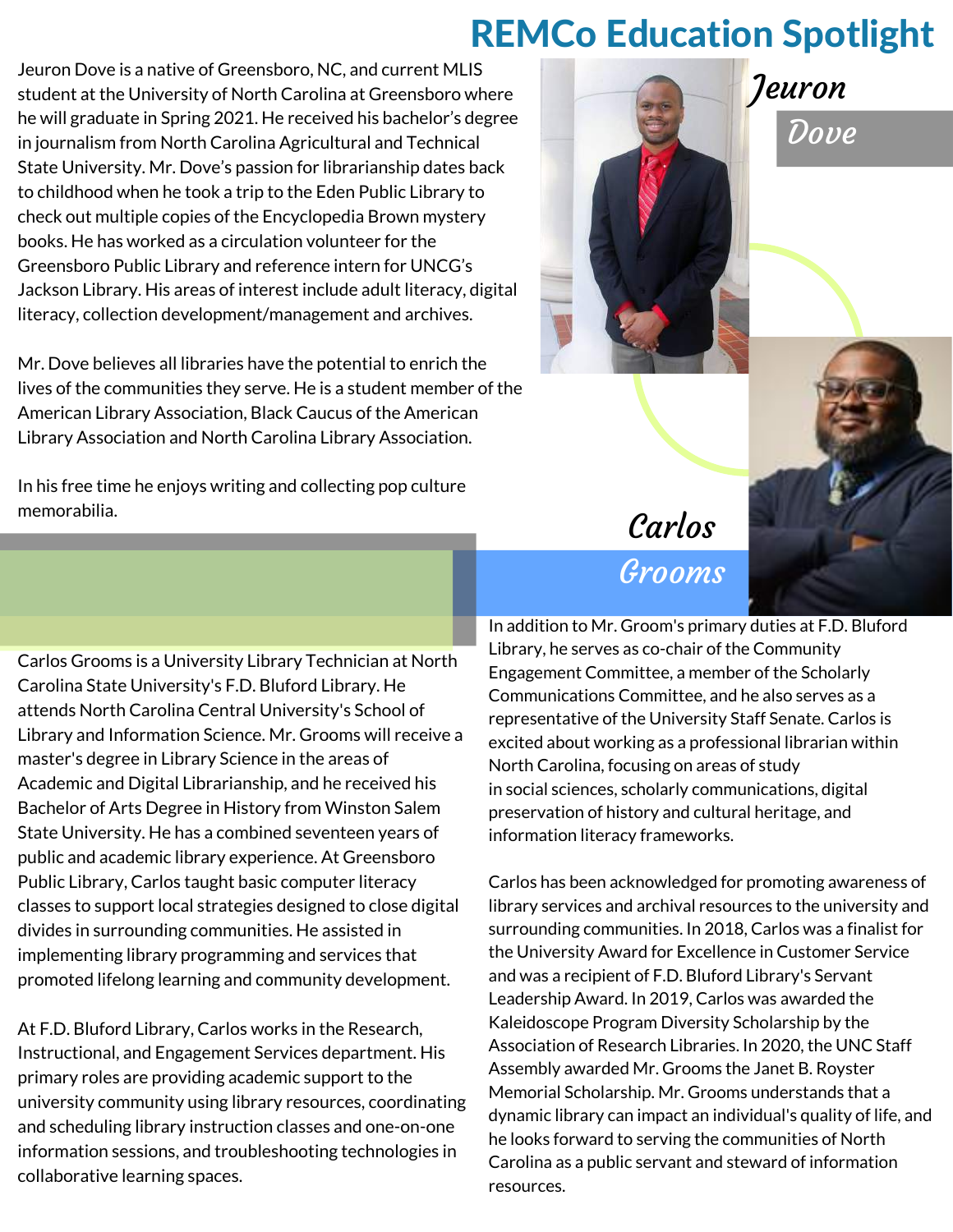

N. Rodgers

### REMCo Education Spotlight

Lashaunda Rodgers completed her Masters of Library Science degree at North Carolina Central University in August 2020 and has elected to participate in the virtual graduation ceremony in December. Rodgers has been employed with Durham County Library since 2006. She is currently working as a Senior Library Asst. / Page Supervisor for Main Library. Dream is to work in Teen Services, specifically providing programming about college  $\textit{Lashaunda}$  preparation and additional life skills to prepare for adulthood.

#### REMCo Spreads Awareness

Bridging the Digital Divide: Library Communities Respond Presented on October 23, 2020

Leander Croker, Co-Director, and Jason Howard, Adult Services Librarian, led the discussion on bridging the digital divide. When public libraries closed their physical locations due to COVID-19, in-person programming shifted entirely to the virtual space. Librarians, once again, had to adapt to the needs of the public. As a result, librarians are implementing new skills to deliver rich and valuable programs.

While creating content for meaningful programs is second nature to librarianship, recording and editing video programs is daunting. This presentation will teach librarians how to use free or lowcost resources to enhance the quality of their virtual programs.

**If you have expertise in a subject you believe may be of interestto our members, please consider contacting us to present a webinar. We wantto support you and provide a platform for you to present your knowledge.**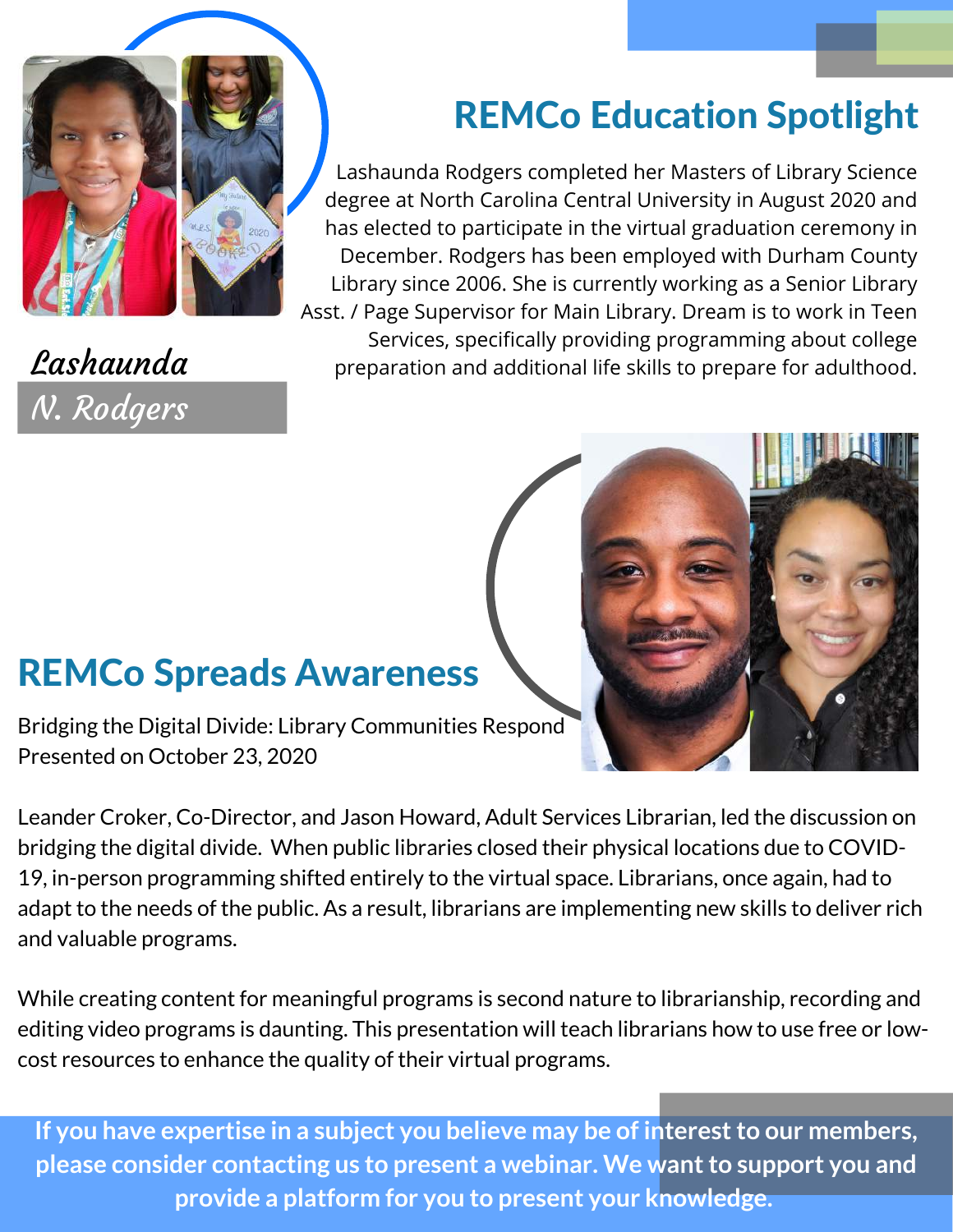### MLK Sunrise Celebration

In 1967, Martin Luther King Jr. delivered a speech entitled "The Other America" to Stanford University. This speech cites two stark realities for American citizens. Dr. King Jr. speaks of one America as "overflowing with the milk of prosperity and the honey of opportunity. This America is the habitat of millions of people who have food and material necessities for their bodies; and culture and education for their minds; and freedom and human dignity for their spirits." According to Dr. King Jr, this America allows young people to "grow up in the sunlight of opportunity." But there is the Other America. Dr. King Jr. says the Other America "has a daily ugliness about it that constantly transforms the ebulliency of hope into the fatigue of despair." This America is besieged by unemployment, poverty, and despair. As we fast forward to today, one asks if The Other America is still relevant today? In 2011, Michael Moore revealed that the Forbes 400 boasted more wealth than the bottom 50% of U.S. households combined. With an even timelier topic, we also know that the African American and Latinx communities are disproportionately affected by police violence. The Other America seems just as relevant today as when Dr. King Jr. first spoke of it.

The American Library Association, Social Responsibilities Round Table, Martin Luther King Jr. Holiday Task Force, and the Black Caucus of the American Library Association will host its first-ever virtual Martin Luther King Jr. Sunrise Celebration, scheduled for Monday, January 25, 11:00 am (EST). The keynote for the celebration will be V.P. Franklin, author of The Young Crusaders: The Untold Story of the Children and Teenagers Who Galvanized the Civil Rights Movement. The Call-To-Action will be delivered by Carla Hayden, Librarian of Congress and Past ALA-President. The event will be livestreamed on ALA's YouTube Channel. The theme of the event is The Other America. This program is being planned in conjunction with Beacon Press, and OCLC. As a co-chair of this event, I would like to invite all of you to join us on the 25th. This is a rare opportunity to experience an event that has become a hallmark celebration of the annual Midwinter meetings. We're excited to provide access to the event for everyone, regardless of whether you register for the virtual 2021 Midwinter Meeting. Please join us if you can!

LaJuan S. Pringle Co-Director, REMCO ALA, SRRT, Martin Luther King Jr. Holiday Task Force, Chair

#### **REMCo Reads**



**If you have expertise in a subject you believe may be of interestto our members, please consider contacting us to present a webinar. We wantto support you and provide a platform for you to present your knowledge.**